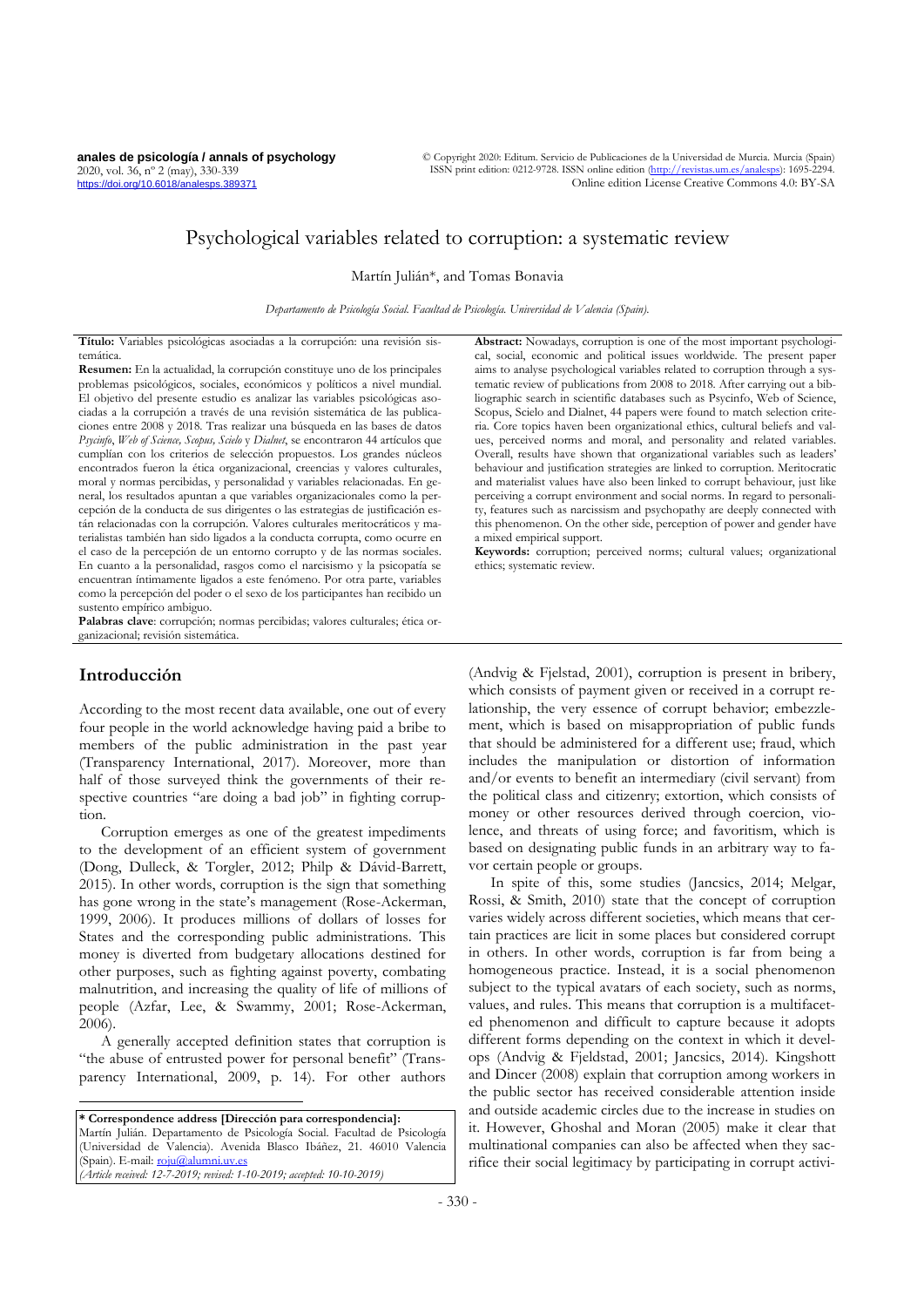ties. In this regard, Argandoña (2003) also warns of the existence of corruption that occurs exclusively in the private sector. In fact, he says there are good reasons to suspect that it is more important than it seems, more extended than what is believed, and quite damaging to the organizations where it is found. This subtype of corruption is based on the conduct of a manager or employee who has certain power or influence over the performance of a task, function, or responsibility within an organization. This person acts against his/her duties and obligations with the organization, causes direct and indirect harm to it, and tries to benefit him/herself, third parties, or even another organization. However, Argandoña states that little research has been dedicated to this phenomenon, which has only recently begun to receive more attention.

Given that corruption has been studied from diverse disciplines, its explanatory causes vary, ranging from being a structural problem of the political and economic spheres to being the result of the moral decline of the individual, with its cultural differences (Kingshott & Dincer, 2008; Jancsics, 2014; Julián & Bonavia, 2017). Placing the focus on governmental corruption, Svensson (2005) points out that corruption is defined as the misuse of a public position to obtain private gain. However, if the focus becomes the illegal or illegitimate aspect of this behavior, corruption is defined as a practice where the power of a civil servant is used for personal benefit in a way that goes against the rules (Jain, 2001). From an economistic approach, corruption has been defined as a set of payments to actors (both public and private) to incite them to ignore the interests of their superiors and favor the private interests of those who are bribing them (Rose-Ackerman, 2006). Philp and Dávid-Barrett (2015) point out that the most striking characteristic in the literature on corruption in the past 30 years has been the considerable increase in studies from the field of Economy, edging political scientists and human development researchers off the playing field. Along these lines, the perception of corruption among peers has traditionally been the strongest research area, especially within what is known as "behavioral economy" (Abbink & Serra, 2012). The main results have shown that the more a person perceives his/her peers as corrupt, the greater the probability that this person will commit a corrupt act in the future (Dong, Dulleck, & Torgler, 2012). If a corrupt environment is perceived, a person is more likely to underrate the consequences of being discovered, increasingly questioning his/her own beliefs about what dishonesty means. Social distrust is produced, the perception of social norms is distorted, and a breeding ground for performing illegal and/or dishonest practices is created (Cialdini, Reno, & Kallgren, 1990; Gino, Ayal, & Ariely, 2009).

In addition, Fehr and Falk (2002) point out that the classic view of Economy (the human being as a rational agent) is simplistic and does not reflect the importance of nonmonetary factors such as the desire for social approval or reciprocity. Some authors (Zaloznaya, 2014) indicate that, despite its geopolitical importance, social costs, and central role in both the Political Sciences and economic research, corruption is a fairly uncommon research topic in Social Psychology. Thus, there are hardly any psychological theories to explain corrupt behavior (Julián & Bonavia, 2017). Connelly and Ones (2008) point out that the research on corruption can be analyzed from different levels, commonly called individual (micro-analysis) and national (macroanalysis). In the former, an attempt is made to discover the combined individual and situational characteristics that lead a person to perform corrupt behaviors; in the latter, the objective is to identify nations' characteristics that cause corruption levels to increase.

Despite the relevance of this topic, little is known about the psychological antecedents of corrupt behavior. Few studies have analyzed corruption at the individual level (micro level) (see, for example, Tan, Liu, Zheng, & Huang, 2016; Wang & Sun, 2016; Zhao, Zhang, & Xu, 2016). Mocan (2008) suggests that this deficiency is due to the fact that the data on corruption are only available at the macro level (between countries), and so this is where the research has mainly focused its efforts. Likewise, it should be clarified that no systematic reviews have been carried out on psychological variables associated with corruption. Therefore, the purpose of the present study is to analyze the psychological variables associated with corruption by carrying out a systematic review of the publications between 2008 and 2018. In doing so, the aim is to identify the variables studied in relation to corrupt behavior and synthesize the main results related to corruption.

# **Method**

A systematic literature review was carried out following the presentation format and guidelines proposed by the PRIS-MA declaration (Moher, Liberati, Tetzlaff, Altman, & The PRISMA Group, 2009).

Furthermore, taking Petticrew and Roberts (2006) as a reference, the following guidelines were incorporated: a) identify relevant studies on the proposed topic; b) select, evaluate, and exclude/include the pertinent studies; c) locate and save the selected articles; d) group the information collected; and e) use a narrative method to synthesize the information. With regard to the last step, the choice of this method, rather than a meta-analysis, is due to the great heterogeneity in the articles studied (Petticrew & Roberts, 2006).

#### **Selection criteria for the studies**

Taking into account the objective of the present study, the following criteria were used.

The inclusion criteria were the following: articles from scientific journals; published between 2008 and 2018; written in Spanish or English; empirical studies; with corruption as the dependent variable; and pertaining to some area of Psychology.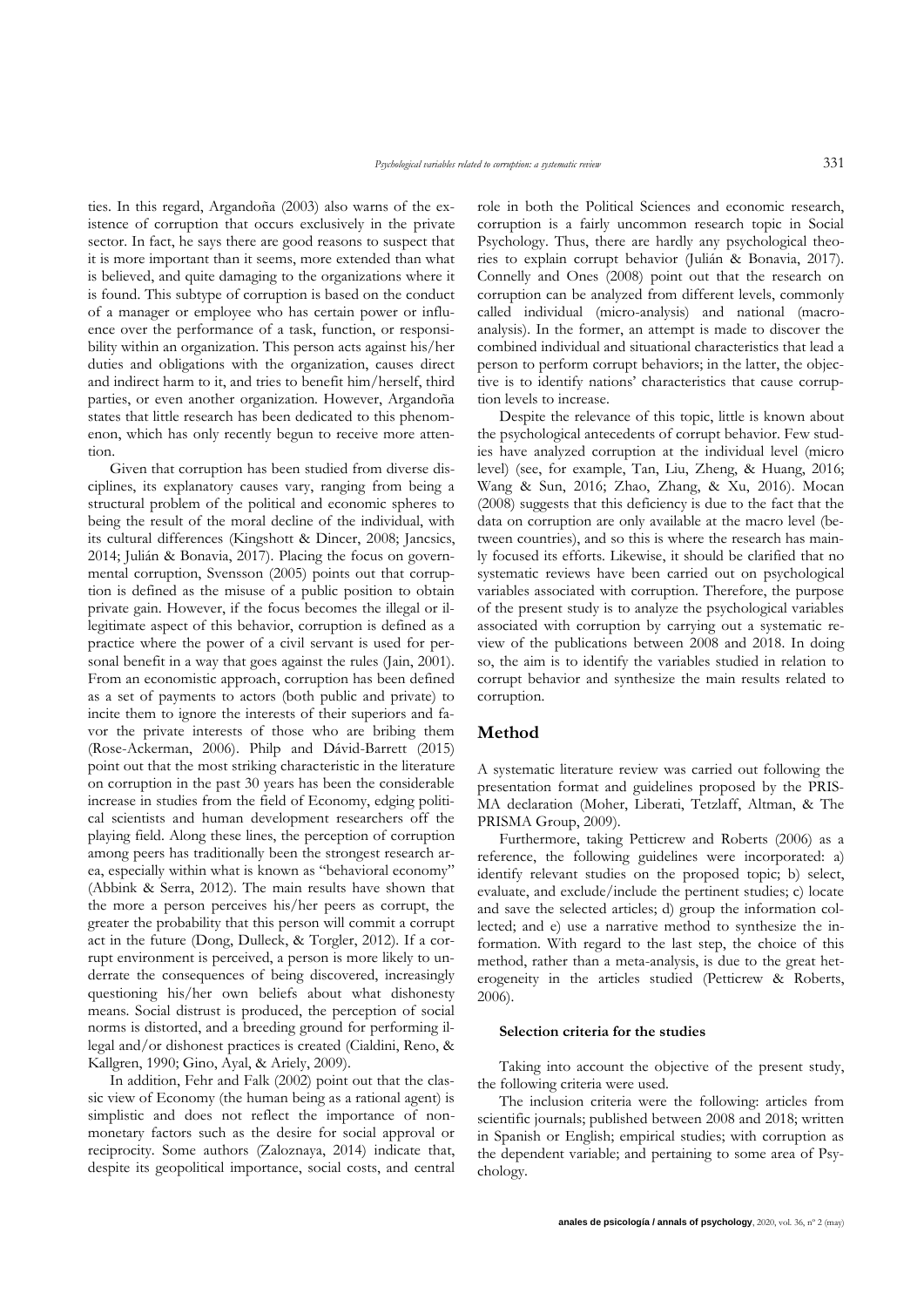The exclusion criteria were the following: essays, theoretical or systematic reviews, book chapters, books, reviews or speeches; pertaining to areas of study such as Sociology, Economy, and Political Science; transnational studies; studies that only evaluated terms such as dishonest or immoral conduct; studies that only evaluated contextual variables.

#### **Databases and search strategy**

Five databases were used (*Psycinfo, Web of Science, Scopus, Scielo, and Dialnet*) to perform the document search. Figure 1 shows the flow diagram followed as the search strategy.

First, the search was carried out in the *Psycinfo* database in the following way: the combination of descriptors *corrupt OR corruption* was used as the title of the document. Next, the time range was established as between the years 2008 and 2018, the type of record was limited to journal articles, the languages selected were Spanish and English, and the option to exclude duplicate documents was selected. Of the total number of resulting records, the titles and abstracts of 68 articles were examined, of which 52 were included.

Second, a search was carried out in the *Web of Science* database. Again, the search descriptors were corrupt *OR corruption* in the title of the document, and the dates were limited to the period between 2008 and 2018. Once the resulting records were shown, the search was refined using criteria similar to those mentioned above: in the section on the *Web of Science* category, *Applied Psychology, Multidisciplinary Psychology,*  and *Social Psychology* were selected. In addition, the type of document (articles) and language (Spanish and English) limitations were established. From the total number of resulting records, the titles and abstract of six documents were examined, of which one was included.

Third, the *Scopus* database was used. The search descriptors were *corrupt* OR *corruption* in the title of the document. The time range was set at between 2008 and 2018, and the type of document was limited to articles. After obtaining the results for the records found, we continued to filter using the following criteria: in the thematic area section, Psychology was selected; and in the section on language, both Spanish and English were selected. Once the resulting records had been obtained, the titles were read, which led to the exclusion of 267 documents. Finally, the abstracts of the documents included after the previous filter (45) were read, and two studies were selected for inclusion in this review.

Fourth, a search was carried out in the *Scielo* database with the descriptor *corruption*. After obtaining the records, a filter was performed by language (Spanish and English), year of publication (between 2008 and 2018), type of literature (article), and *WoS* thematic area (Psychology, Clinical Psychology, Social Psychology, and multidisciplinary Psychology). Next, the titles of the seven remaining records were examined, and one document was included for review.

Finally, a search was performed in the *Dialnet* database with the word *corruption*. Once the records had appeared, the search was refined again to obtain only journal articles (type of document), documents pertaining to Psychology and education (Dialnet topics), records that appeared between the years 2008 and 2018 (range of years), and the English and Spanish languages. From the total number of resulting records, the titles and abstracts of five documents were examined, none of which was included.

After this filtering process, the complete texts of the articles were read to continue to refine the selection based on the inclusion and exclusion criteria established. As a result, 44 articles were retained for their later review and synthesis in the present article.

For the detection of duplicate documents and the bibliographic management of the studies reviewed, the *Mendeley*  (Elsevier, 2019) software was used. Moreover, except when reading the complete texts during the last step in filtering the studies, the analysis of the publications consisted mainly of the reading and analysis of the titles and abstracts of the articles. When it was not possible to determine whether a study should be included based on this reading, the entire text was read.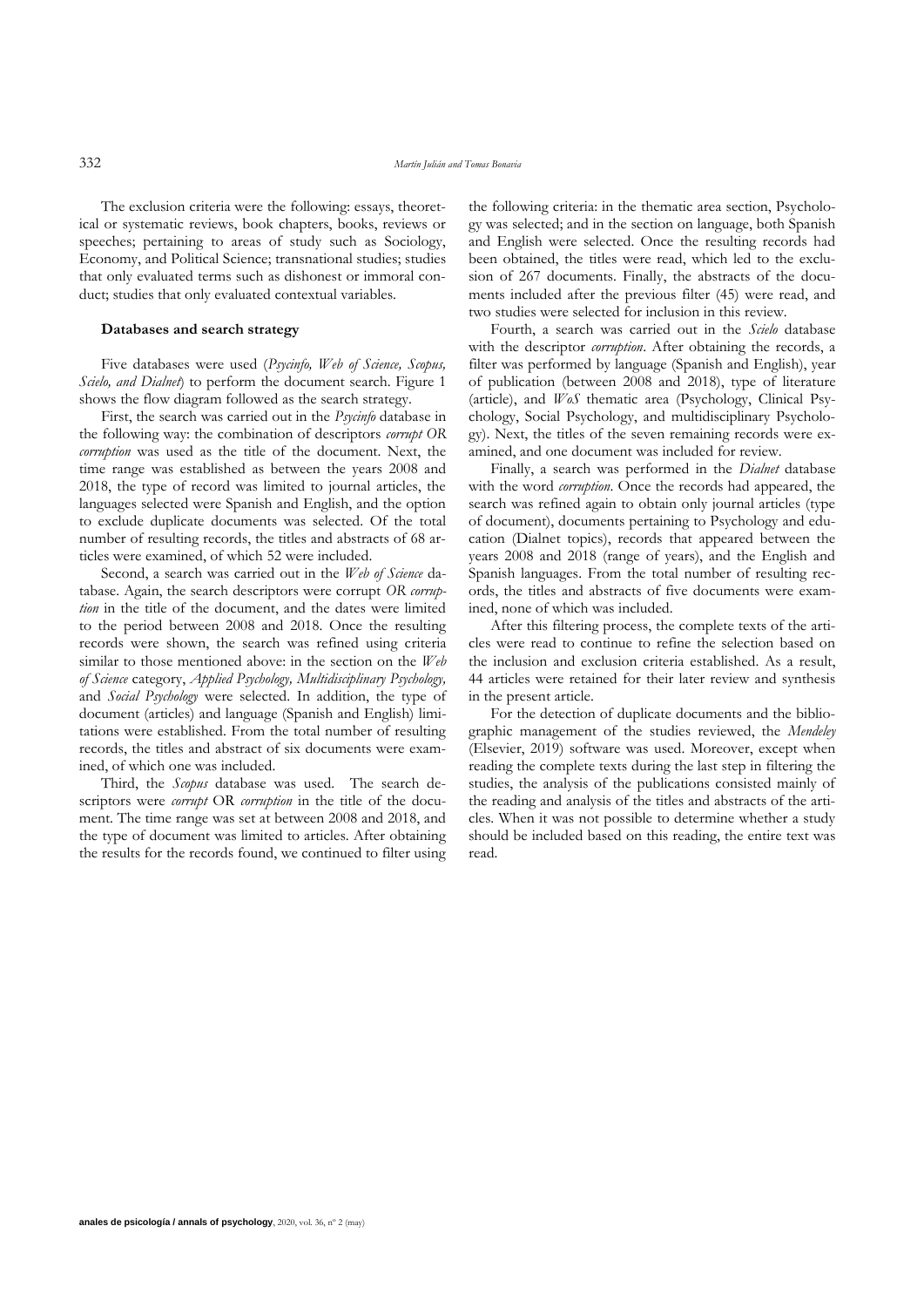

**Figure 1.** Flux diagram followed to carry out the systematic review. Adapted from "Preferred Reporting Items for Systematic Reviews and Meta-Analyses: The PRISMA Statement" by D. Moher, A. Liberati, J. Tetzlaff, D. Altman, & The PRISMA Group, 2009, *PLoS Medicine, 6*(6): e1000097.

## **Results**

The search strategy yielded a total of 44 final articles for review. The bibliographical information for these articles is highlighted with an asterisk in the references of the present article. The grouping of the articles corresponds to a conceptual-thematic similitude, establishing four categories: organizational ethics, cultural values and beliefs, perceived norms and morals, and personality and related variables.

#### **Organizational ethics**

Organizations (companies, associations, other organisms) are not indifferent to the dynamics of the societies of which they form part. For example, Hechanova, Melgar, Falguera and Villaverde (2014) reached the conclusion that the leader's role in an organization is crucial in the institutionalization of corruption. Mainly, the weight of the structures falls on the conduct of these leaders and their knowledge, or lack of it, about the corrupt practices in their own organization.

If these corrupt practices are forgiven, authorized, allowed, or rewarded, it is more likely that the members of the organization will continue in this direction. In this regard, it has been shown that higher levels of corruption are expected in organizations that are perceived as more hierarchical (Fath & Kay, 2018). These perceptions were mediated by beliefs about the degree of competitiveness among their employees. In other words, organizations perceived as more hierarchical were related to greater competitiveness among their employees, and, therefore, a greater tendency to commit corrupt actions was expected.

In her study on the influence of situational variables on corrupt behavior in organizations, Rabl (2011) highlights the importance of taking into account the interdependence of various factors in order to understand the corrupt behavior. This behavior would be the result of a complex relationship among psychological constructs such as emotions, cognitions, or volitions that would be influencing the decisionmaking process of individuals. In fact, some studies (Pelletier & Bligh, 2008) have shown that there is an amalgam of emo-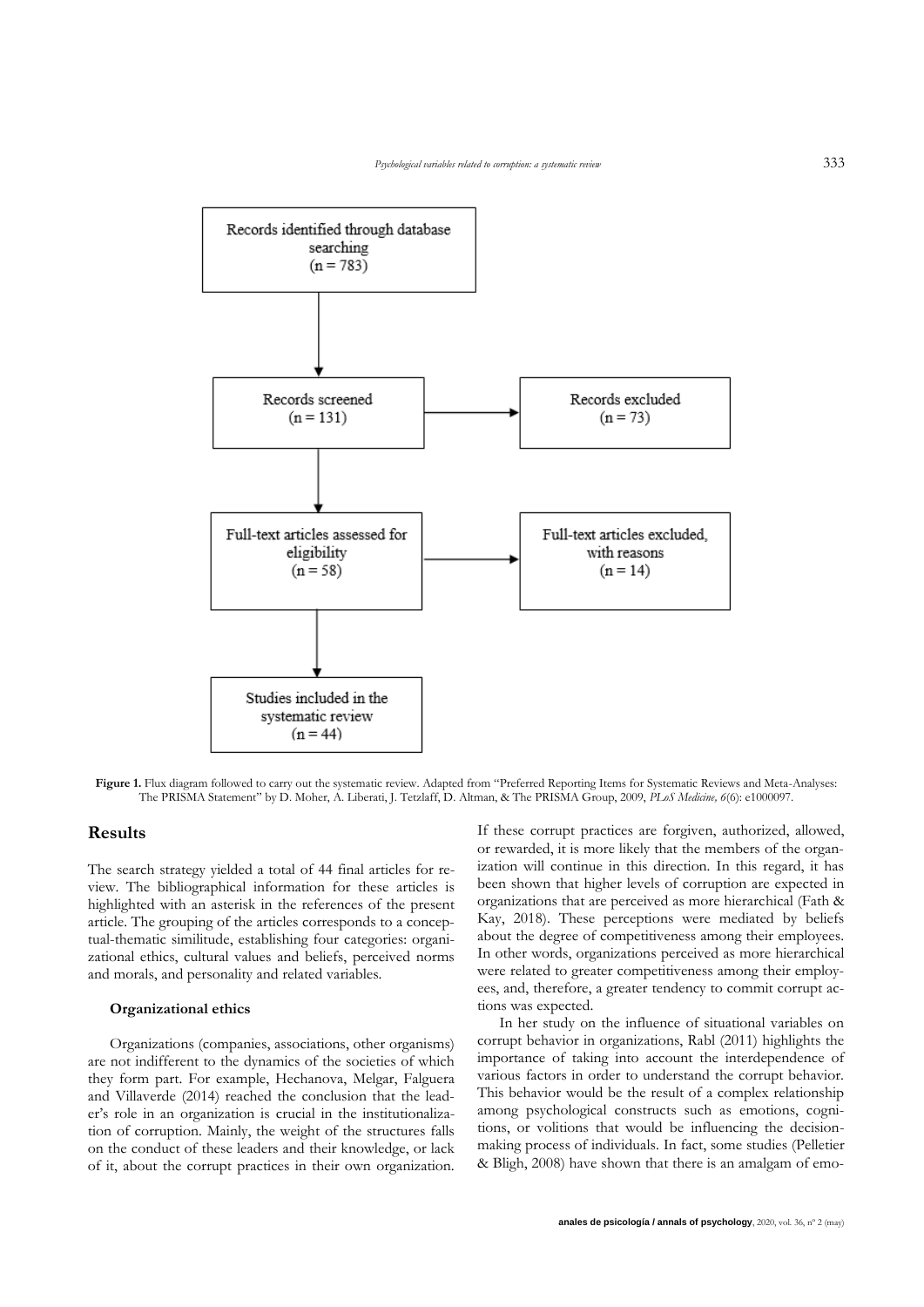tional reactions to corruption in organizational settings, including cynicism, pessimism, paranoia, and fear. These same emotional reactions were generally directed toward top managers in organizations, dysfunctional organizational practices, and so-called "ethical interventions". Moreover, it is important to consider rationalization strategies used as *a posteriori* justifications for corrupt behavior. The rationalizations are not mainly used to justify the consequences of a corrupt action; instead, they are used to point out the "good intentions" behind this dishonest act (Rabl & Kühlmann, 2009). Another aspect that has received empirical support is referred to as an "entrepreneurial orientation" in the literature. Although the results have been ambiguous, studies have shown that some components of this construct, such as the risk orientation, foster a greater increase in the tendency to participate in corrupt activities (Karmann, Mauer, Flatten, & Brettel, 2016). However, the so-called "innovation orientation" –another component of this construct– helps to reduce this tendency to commit corrupt acts.

#### **Cultural beliefs and values**

Corrupt practices do not occur in a vacuum. Instead, they are embedded in a sociocultural context that conditions and defines them. There is a body of scientific literature on the influence of cultural beliefs and values on the tendency to participate in corrupt activities. Rotondi and Stanca (2015) found that particularism (the fundamental belief that the moral value of actions depends on the context) was related to a reduction in the psychological cost of committing a corrupt act and, consequently, a greater probability of offering and receiving a bribe. Likewise, some studies (Liang et al., 2016) showed that high levels of self-esteem were related to a lower level of materialistic values, which in turn would contribute to reducing the tendency to carry out corrupt behaviors. Moreover, some studies found that a bribe at the organizational level is perceived as a more intolerable behavior than a bribe at the individual level in Chinese culture, whereas the opposite is true in United States culture (Liu et al., 2017). Furthermore, the perception of being judged socially reduces the possibility of participating in corrupt practices only in individuals who identify culturally with countries with low levels of corruption (Salmon & Serra, 2017).

In relation to the ideological framework of each individual, it is necessary to highlight that different studies have shown a relationship between adhering to a meritocratic ideology (where a person's success is mainly based on his/her aptitudes) and the conservation of existing hierarchical structures, which in turn would foster support for certain corrupt behaviors (Tan, Liu, Huang, & Zheng, 2017). Closely linked to this, members of the same research team showed that a greater orientation toward social dominance (preference for the maintenance of a dominant hierarchical order) was linked to less awareness of the phenomenon of corruption, although this relationship was mediated by the perception of having been treated unfairly (Tan, Liu, Huang, Zhao, & Zheng, 2016). In a similar study, Tan, Liu, Zheng and Huang (2016) pointed out that right-wing authoritarianism (characterized by the perception of the world as an unsafe and threatening place and seeking to legitimize traditional norms and authorities) was also directly linked to a greater tendency toward corruption. Again, this relationship was mediated by the perception of having been treated unfairly.

Without a doubt, people's vision of the world determines their emotions, thoughts, and affects. Bai, Liu, and Kou (2016) carried out a study to demonstrate that the belief in a just world promotes a reduction in the perception of corruption, which leads to a reduction in one's intention to perform corrupt acts. Other studies (Tan, Liu, Huang, Zheng, & Liang, 2016) argued that the justification of the system in which one lives is linked to a lower perception of corruption. They also showed that confidence in the institutions mediated this relationship. This justification of the system has been defined as a motivation to consciously or unconsciously support social stability, even when one's interests are being attacked.

Finally, Bendahan, Zehnder, Pralong, and Antonakis (2015) focused on the way power affected people by causing them to act in their own interest. In their study, they showed that the inoculation of power in some individuals made them more immune to the psychological costs when they violated social norms, and they were more likely to put their own benefit ahead of the common good. These results showed that even those individuals who had a disposition to be honest and an optimistic belief about the good behavior of the leaders of an organization succumbed to the effects of being in a situation of power. On the other hand, some authors (Wang & Sun, 2016) were able to show that the relationship between power and corruption is not as clear as it might seem. A conception of personalistic power (the belief that power serves to achieve personal goals) promoted corrupt practices and tolerance toward this phenomenon, whereas a socialized conception of power (the belief that power serves to reach collective goals) contributed to reducing the tendency to participate in corrupt activities and reduced their tolerance. Because talking about power also means talking about politicians, there are some studies, such as the one by Fischer, Ferreira, Milfont and Pilati (2014), that focus on variables related to perception that can influence individuals' corrupt behavior. These authors found that the diffusion of images about politicians going unpunished in cases of corruption increased the possibility that people would behave in this way when the situation allowed it. In addition to perceiving these behaviors as beneficial, the people who participated in this study tended to elaborate cynical reasoning about the way the structures of the State function. They also had a lack of trust in the official institutions and less respect for the law, and they perceived that "anything goes" in these situations. Zalpa, Tapia, and Reyes (2014) found similar results when highlighting that, if the exchange of favors was perceived as a "social obligation" in society, the practice of performing corrupt acts was more likely to be accepted and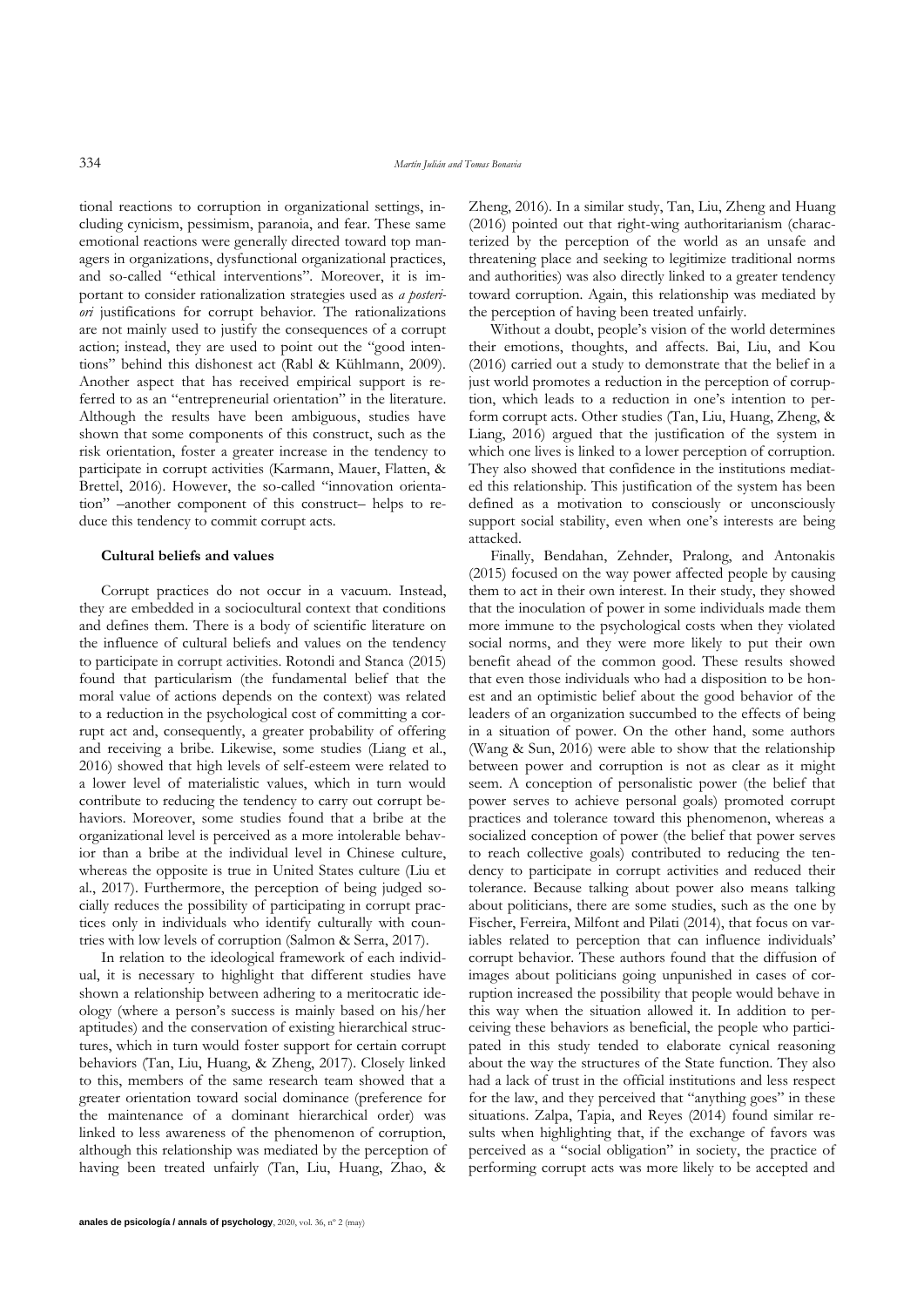normalized. Balafoutas (2011) pointed out that the interactions between a government official and a *lobby* were highly influenced by the risk aversion of the former when defrauding the citizenry. However, if the citizens' expectations about the government official declined, it was much easier for the *lobby* to bribe him/her and create a breeding ground for future corrupt transactions.

#### **Perceived morals and norms**

The perception of peers is also a fundamental factor to take into account when evaluating the tendency to participate in corrupt activities. If the environment is perceived as highly corrupt, the tendency to commit these same behaviors will skyrocket. This observation was confirmed by Dong, Dulleck and Torgler (2012) in their publication on "conditional corruption". Likewise, when paying a bribe, people seem to take into account the opportunity costs of their behavior, which are closely linked to their perception of the norms and institutions under which they live (Guerrero & Rodríguez-Oreggia, 2008). If there are low levels of respect for the law, the benefits from these corrupt behaviors will be greater. Other studies are even more categorical when they show that the most important variables in defining people's tendency to commit corrupt acts are social and personal norms and whether they perceive a specific opportunity to do so without experiencing negative consequences (Gorsira, Denkers, & Huisman, 2018). Therefore, the way the people around us think and behave, our own moral convictions, and the opportunity to be unharmed by the situation would explain a large part of the tendency to commit corrupt acts, and this has been shown in both civil servants and employees in the private sector. Banerjee (2016) also carried out studies to show that the perception of what is morally correct, or what has been called the "socially appropriate norm", was a crucial factor in explaining why individuals performed behaviors linked to corruption.

Moreover, the way corruption presents itself influences the way the potential offenders perceive it. For example, Barr and Serra (2009) designed an experiment in which they demonstrated that a situation presented as a corrupt act with negative consequences for an innocent victim produced a decline in the participants' inclination to offer bribes. In another series of studies, Köbis, Van Prooijen, Righetti, and Van Lange (2017) showed that people were more willing to participate in "severe" corrupt activities when they appeared abruptly rather than gradually, despite knowing that these behaviors were highly dishonest.

Dickel and Graeff (2018) showed that, along with the evaluation of future success in the transaction, the perceived high benefits and low costs were fundamental in the participants' decision to break the law and participate in corrupt acts. Unlike what one might think, the high probability of being discovered in a corrupt transaction did not change business owners' tendency to be corrupt. However, the more time they spent thinking about whether to participate in these corrupt situations, the higher the perceived costs, which resulted in less activity in dishonest behaviors. In another study, López-López, Bocarejo, Peralta, Pineda, and Mullet (2017) stated that tolerance to corruption is mainly the result of the means used to obtain benefits, and that it does not depend on the person's status or the reasons for his/her behavior.

To end this section, it is interesting to highlight that a greater perception of the degree of uncertainty helps to reduce the occurrence of corrupt behaviors (Berninghaus et al., 2013). In this regard, the hypothesis was also tested that a person's beliefs about the possibility of being discovered in a suspicious transaction better explained his/her future intention of committing corrupt acts, even more so than the person's attitude toward risk. Related to this, Abbink and Wu (2017) reached the conclusion that encouraging recognition by the parties involved that they are performing corrupt behaviors was highly effective in the fight to eradicate bribery. This efficacy declined considerably if only one of the parties involved admitted committing the crime. To this we have to add the fact that the participation of intermediaries in corrupt transactions contributes to reducing the perceived moral costs and, therefore, increases the possibility that people will perform corrupt behaviors (Drugov, Hamman, & Serra, 2014).

#### **Personality and related variables**

Can the perception of corruption affect a person's subjective wellbeing? Tay, Herian, and Diener (2014) carried out a study in which they concluded that people who perceived greater corruption around them tended to have lower levels of life satisfaction. Moreover, living in societies catalogued as corrupt harmed the life satisfaction levels of its inhabitants. However, the authors also nuance this by stating that western societies are especially susceptible to the negative effects of corruption, that economic factors such as the income level have a greater weight in the subjective wellbeing of more corrupt societies, and that the influence of corruption on wellbeing is indirect, as demonstrated by the lack of confidence the inhabitants of a country have in official institutions. In similar terms, Wu and Zhu (2016) discovered that the negative effects of having participated in corrupt activities on the person's happiness are moderated by his/her perception of the environment (whether the environment is perceived as corrupt or not). That is, the experience of having formed part of corruption reduced the life satisfaction levels only when the environment was perceived as having low levels of corruption. Complementarily, it has been observed that, when satisfaction with life was low, people who perceived a corrupt environment were also more likely to participate in politics (for example, by voting), but this relationship did not occur when satisfaction with life was high (Zheng, Liu, Huang, & Tan, 2017).

In spite of this, there are moral dilemmas that raise opposing situations and generate physiological responses in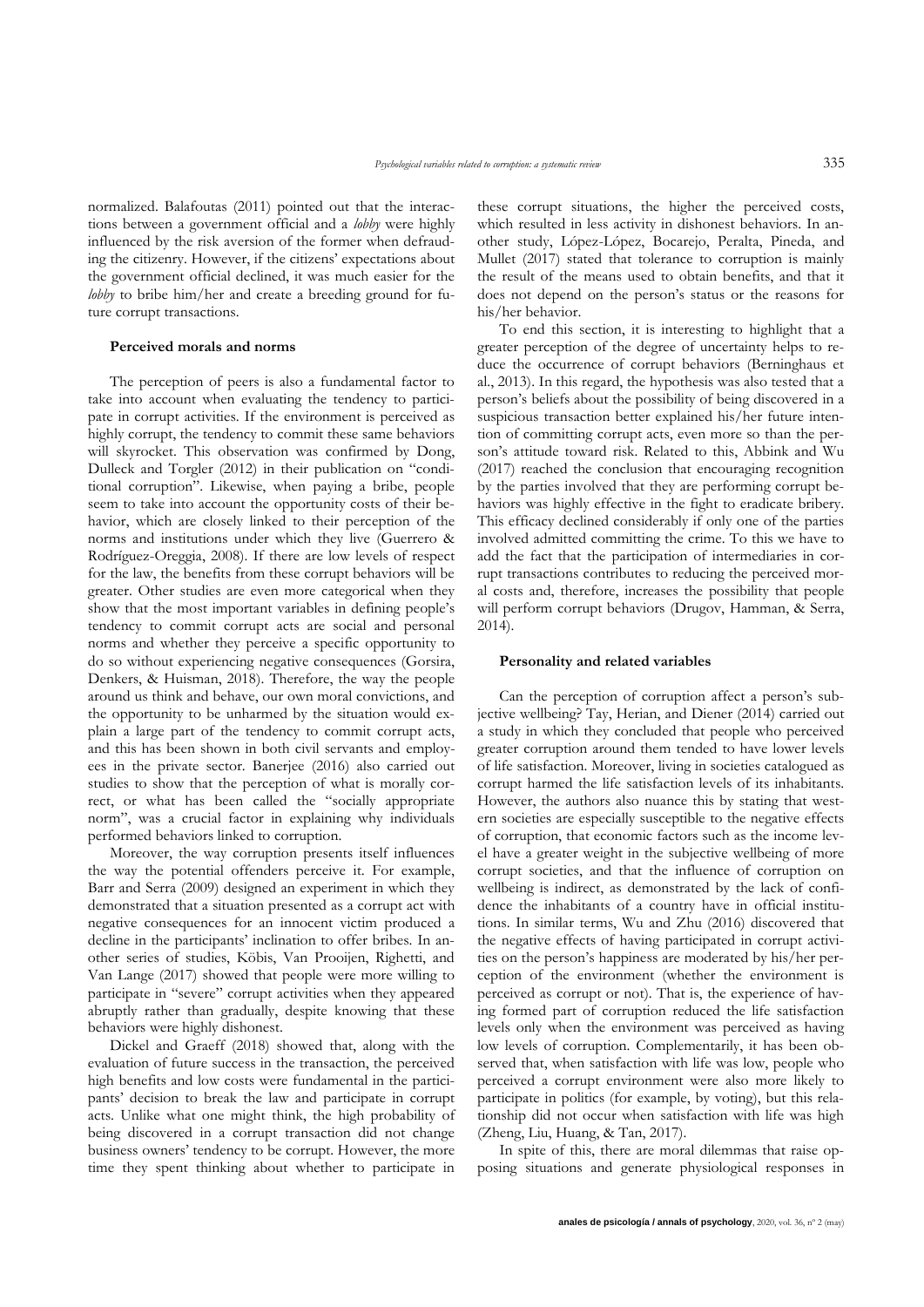people who are trying to make a decision. This idea was analyzed by Jaber-López, García-Gallego, Perakakis, and Georgantzis (2014) in a study showing that people who made decisions without following the maxim "seek the greatest economic benefit possible" had higher levels of *arousal* than those who made decisions that led to performing corrupt acts and increasing their economic benefits. A possible solution might be offered in the study by Aremu, Pakes and Johnston (2011), who demonstrated that improving the emotional intelligence of a group of police in Nigeria was related to a decline in the corruption levels in this corp.

There is also an incipient body of scientific literature that describes the relationship between sex and the tendency to commit corrupt behaviors. On the one hand, some studies (Żemojtel-Piotrowska, Marganski, Baran, & Piotrowski, 2017) show that women politicians were judged more harshly than men when they were caught participating in corruption scandals. This could be consistent with the study by Fišar, Kubák, Špalek and Tremewan (2016), who showed that women were less likely to offer bribes and less willing to punish corruption, although they also believed that corruption was more extended than men did. On the other hand, studies such as the one by Onifade and Bodunde (2009) highlight that men and women do not differ in their tendency to commit corrupt acts.

In addition, it is necessary to highlight the studies that have associated corruption with personality characteristics. First, Agbo and Iwundu (2016) pointed out that extraversion was directly related to the tendency to participate in corrupt activities, whereas traits such as meticulousness were indirectly related to this phenomenon. Regarding the participants' motivation, they showed that extrinsic motivation fostered corrupt behaviors, whereas the opposite occurred with higher levels of intrinsic motivation. Meanwhile, Zhao, Zhang and Xu (2016) revealed that the so-called "dark triad of personality" (narcissism, psychopathy, and Machiavellianism) was related to corrupt behaviors. Whereas narcissism, psychopathy, and Machiavellianism were all positively related to accepting bribes, only in the first two cases was this relationship mediated by the belief in good luck when avoiding punishment or negative consequences of their acts. In a similar study on personality characteristics, Vranka and Bahník (2018) showed that the probability of accepting a bribe was directly related to variables associated with honesty and humility, which implied that the act of accepting this type of corrupt practice involved ignoring the automatic response of honesty that is usually associated with a large part of the population.

Another study that analyzed the dynamics contributing to the appearance of corrupt behaviors was carried out by Abraham, Suleeman and Takwin (2018). These authors reached the conclusion that people who identified with personality characteristics they did not have –but acted as if they did–, along with characteristics such as "an ethical mentality" and their image of themselves, had the ability to separate their moral reasoning capacity from their acts, which made

them more likely to participate in corrupt activities. Lee and Guven (2013) also contributed to this line of research by showing that greater risk aversion was linked to less justification for paying kickbacks, that societies with a predominantly masculine view were more likely to play down the damage caused by corruption, and that past experiences with corruption would positively condition the way a person perceives and justifies this phenomenon.

# **Discussion**

The purpose of this study was to analyze the psychological variables associated with corruption through a systematic review of the publications between 2008 and 2018. Specifically, the intention was to identify the variables examined in relation to corrupt behavior and synthesize the main results of the studies.

First, the present review study makes a novel contribution to the study of the phenomenon of corruption because it synthesizes the main results obtained on the psychological antecedents of corrupt behaviors. Not only is there no review of this type in the literature on corruption, but, in addition, the existing studies in this field have mainly used a macro approach (Mocan, 2008) based on an economistic view (Philp & Dávid-Barrett, 2015).

Second, it is necessary to highlight the individual psychological variables that determine corruption and emerge in the present study. Regarding organizational settings, the studies show that aspects such as the organizational structure, the leaders' behavior, and situational variables play a role in the proliferation (or not) of possible corrupt practices. In this regard, the emotional reactions of the employees, the strategies they use to justify corrupt behaviors, and their predisposition to risk also influence the configuration of an ethical organizational setting.

With regard to cultural beliefs and values, the results show that individualist, materialist, meritocratic, and authoritarian systems, as well as those characterized by social dominance, are closely linked to the tendency to participate in corrupt activities. However, it should be pointed out that not all societies view corrupt practices in the same way, either due to their conception of the opinion of other members of society or their expectations of public officials. It must be kept in mind that viewing the world as a fair place, justifying the dominant system, or being exposed to images of politicians involved in cases of corruption were also determinants in predicting participants' future corrupt behaviors. More ambiguous evidence was found for the classic powercorruption relationship. Whereas some studies pointed out that the inoculation of power increases corrupt behavior, others showed that the specific individual's conception of power is important.

Naturally, the perceived norms and moral costs are central factors in a person's intention to perform behaviors associated with corruption. Social norms have been found to play a role in this process, and the perception that people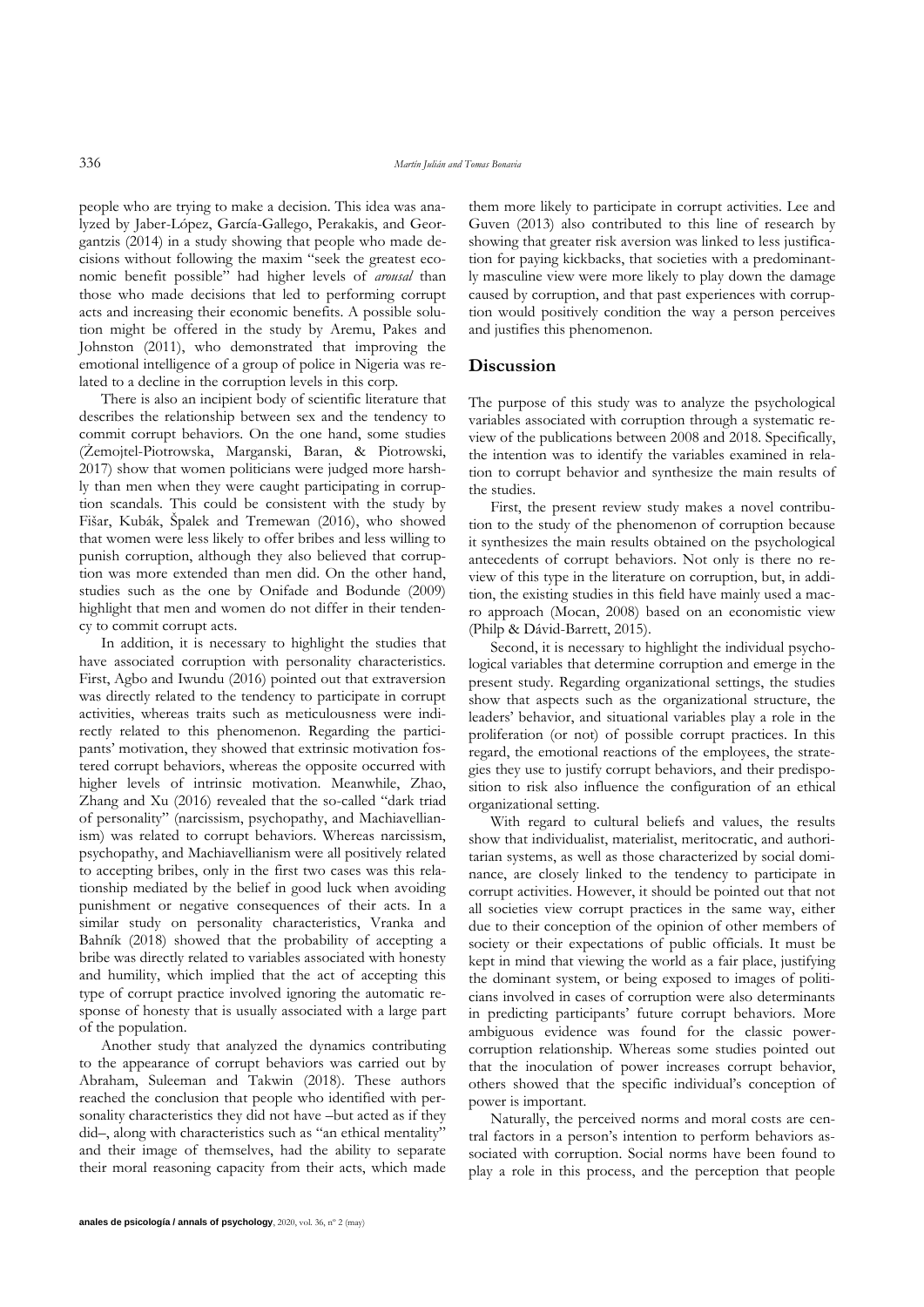around us behave dishonestly contributes to further increasing this behavior. This is related to the expectation of being discovered, the possible negative consequences for third parties, the way situations of corruption appear, the aversion to risk, the presence of intermediaries in corrupt transactions, the calculation of possible personal benefits, and even whether there are perceived rewards for denouncing these practices.

Finally, personality traits associated with corrupt behaviors also have to be addressed. Traits such as psychopathy, narcissism, Machiavellianism, extraversion, extrinsic motivation, and low levels of life satisfaction or self-esteem foster corruption. Regarding the sex of the participants, the results were ambiguous. Whereas some studies confirmed that women have a greater tendency to carry out corrupt behaviors, others found no differences between the sexes. In the case of the power-corruption relationship, something similar occurs. The results did not manage to establish a clear consensus about the conditions where power is accompanied by higher corruption levels.

One of the most significant conclusions emerging from the review of the articles is the scant production of scientific literature on corruption –from a psychological point of view– in Spain and Latin America. Only a few studies are exceptions to this dynamic (Guerrero & Rodríguez-Oreggia, 2008; Jaber-López et al., 2014; López-López et al., 2017; Zalpa et al., 2014), which is surprising given the population's perception of corruption levels in the institutional organisms of these countries (Transparency International, 2017). Another pattern found was related to the type of sample predominantly found in the reviewed articles: university students (see, for example, Abbink & Wu, 2017; Agbo & Iwundu, 2016; Bai et al., 2016; Fišar et al., 2016; Onifade & Bodunde, 2009; Tan et al., 2016). Although it is true that students are a population frequently selected for scientific studies, the reach of a phenomenon like corruption requires further comprehension of its mechanisms by using more representative samples from the general population, if this is where one wants to study the phenomenon. An example of the latter can be found in studies such as those by López-López et al. (2017) and Wang and Sun (2016), which collect the perceptions of adults with a heterogeneous profile. Regarding the methodology used in the articles included in this review, there is a clear predominance of experimental (see, for example, Drugov et al., 2014) and correlational (see, for example, Liang et al., 2016) designs, but few qualitative studies (see, for example, Gorsira et al., 2018). Although clearly differentiated lines coexist in the research on corruption, represented by experimental studies and correlational studies (Abbink & Serra, 2012), the study of the processes that lead a person to participate in corrupt activities is a pending topic that should be addressed complementarily through qualitative studies. Moreover, some studies already talk about studying corrupt behaviors from a specific contextual approach, searching for the specificities of each practice and developing *ad hoc* evaluation tools (Johnsøn & Mason, 2013).

After carrying out this review, it is possible to consider which questions have not been addressed and would be possible future lines of research in this field. There are many unresolved questions about aspects such as the perception of power, the sex of the individuals, and the mechanisms relating them to corruption, as well as personality variables and their interactions with these factors. In other words, the research could attempt to discover how different personality traits interact with people's inoculation of power, while also studying the role of sex. Moreover, it would be interesting to determine how the social norms are perceived by the participants during the decision-making process, and whether the situational variables and the format in which corruption presents itself help to distort these perceptions about others' behavior. Another line of research could be directed toward discovering the psychological processes underlying the participation in different corrupt behaviors depending on the context (hospitals, politics, universities, etc.).

It would also be interesting to discover the effects of these types of studies on implementing effective policies in the fight against corruption. A strong effort to reinforce the business ethic in all the areas and the strengthening of the anti-corruption laws are necessary measures, but not always sufficient. Detecting favorable environments for the proliferation of corrupt behaviors, providing education and awareness about the many formats in which this phenomenon appears, making an effort to implement protection and reward systems for those who denounce these practices, and even examining the treatment of cases of corruption by the communication media are only some of the most important recommendations that can be extracted from the reviewed articles. Despite this, it is important to remember that these are "corrupt behaviors" and not "corrupt people", which highlights the fact that sociocultural, economic, and situational variables can interact with psychological variables to create opportunities where any citizen might engage in these types of practices.

With regard to the study limitations, it should be mentioned that the search languages (Spanish and English) were an initial barrier to finding more literature on the topic in question. It was not possible to include studies written in other languages. Undoubtedly, one of the greatest limitations of this review was the inclusion of studies that had been published and annexed in the databases used. This means that there is a large body of "grey literature" that is not reflected in the present systematic review. Specifically, all the studies that, for whatever reason, have not been published may have contributed to a possible publication bias (only studies are published that obtained the results desired by the researchers and not those that have obtained results contrary to the proposed hypotheses) in the results and conclusions of the present study. Likewise, the great heterogeneity of the studies in terms of the evaluation methods used and the data analyses made it impossible to carry out a meta-analysis to complement this systematic review. The direct consequence is that it is difficult to make an objective comparison of the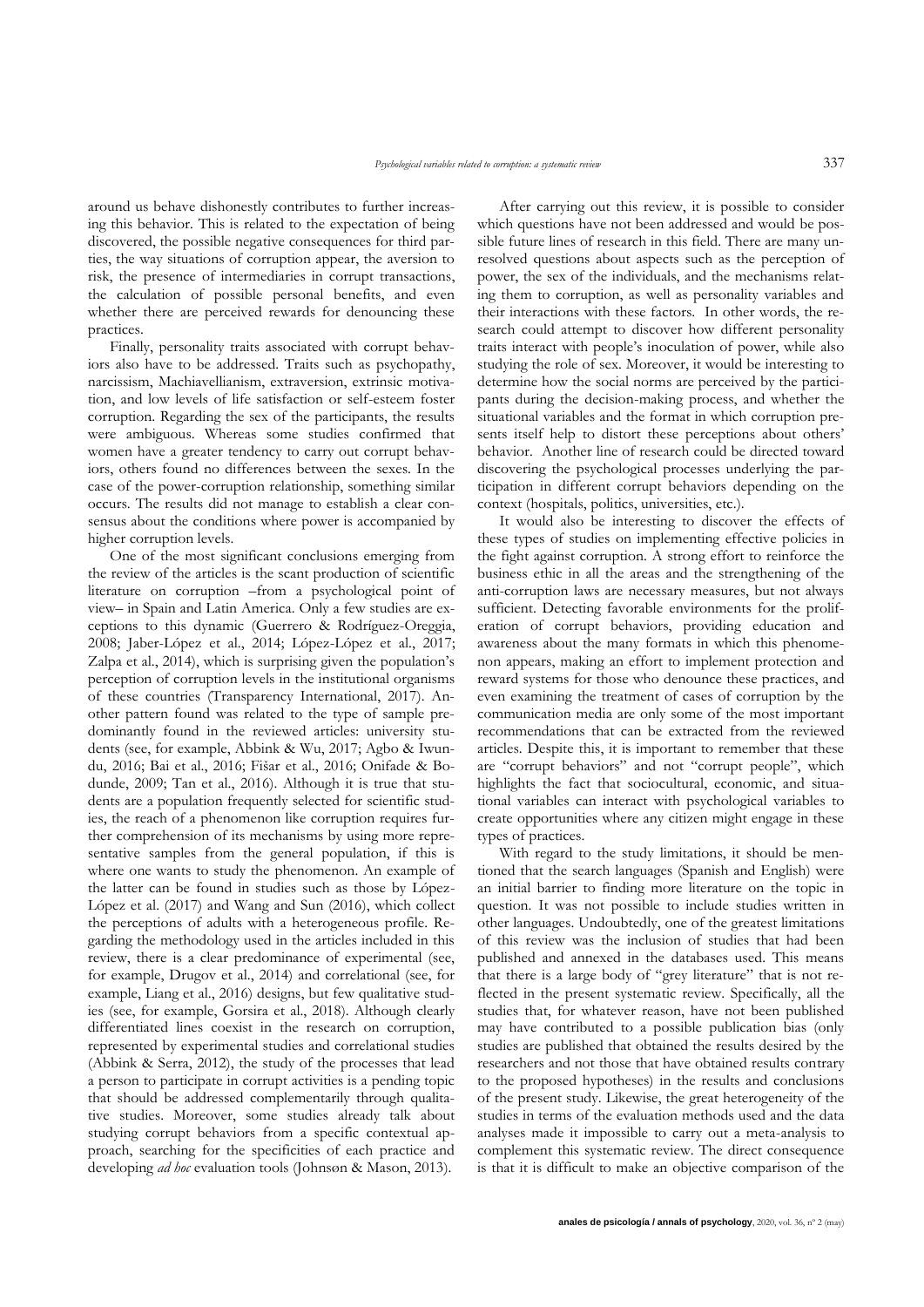results of the reviewed studies based on the statistical data offered, although this was not the objective of the present systematic review. Additionally, studies on corruption are characterized by using theoretical approaches from disciplines other than Psychology, which probably caused some empirical studies to be excluded from this review, even when similar methods were used.

Complementing these arguments for the importance of studying the variables associated with corruption, it is fun-

#### **References**

- Abbink, K., & Serra, D. (2012). Anticorruption Policies: Lessons from the Lab. *Research in Experimental Economics*, *15*, 77–115. https://doi.org/10.1108/S0193-2306(2012)0000015006
- \*Abbink, K., & Wu, K. (2017). Reward self-reporting to deter corruption: An experiment on mitigating collusive bribery. *Journal of Economic Behavior & Organization*, *133*, 256–272. https://doi.org/10.1016/j.jebo.2016.09.013
- \*Abraham, J., Suleeman, J., & Takwin, B. (2018). The psychology of corruption: the role of the counterfeit self, entity self-theory, and outcomebased ethical mindset. *Journal of Psychological and Educational Research, 26*(2), 7-32. https://doi.org/
- \*Agbo, A., & Iwundu, E. (2016). Corruption as a propensity: Personality and motivational determinants among Nigerians. *The Journal of Psychology: Interdisciplinary and Applied*, *150*(4), 502–526. https://doi.org/10.1080/00223980.2015.1107523
- Andvig, J., & Fjeldstad, O. (2001). *Corruption: a review of contemporary research*. Bergen: Chr. Michelsen Institute.
- \*Aremu, A., Pakes, F., & Johnston, L. (2011). The moderating effect of emotional intelligence on the reduction of corruption in the Nigerian police. Police Practice  $\phi$  Research, 12(3), 195–208. police. *Police Practice & Research*, *12*(3), 195–208. https://doi.org/10.1080/15614263.2010.536724
- Argandoña, A. (2001). Corruption: the corporate perspective. *Business Ethics: A European Review*, 10(2), 163-175.
- Argandoña, A. (2003). Private-to-private corruption. *Journal of Business Ethics, 47,* 253-267.
- Azfar, O., Lee, Y., & Swamy, A. (2001). The causes and consequences of corruption. *The Annals of the American Academy of Political and Social Science, 573,* 42-56.
- \*Bai, B., Liu, X., & Kou, Y. (2016). Belief in a just world lowers bribery intention. *Asian Journal of Social Psychology*, *19*(1), 66–75. https://doi.org/10.1111/ajsp.12108
- \*Balafoutas, L. (2011). Public beliefs and corruption in a repeated psychological game. *Journal of Economic Behavior & Organization*, *78*(1–2), 51–59. https://doi.org/10.1016/j.jebo.2010.12.007
- \*Banerjee, R. (2016). On the interpretation of bribery in a laboratory corruption game: Moral frames and social norms. *Experimental Economics*, *19*(1), 240–267. https://doi.org/10.1007/s10683-015-9436-1
- \*Barr, A., & Serra, D. (2009). The effects of externalities and framing on bribery in a petty corruption experiment. *Experimental Economics*, *12*(4), 488–503. https://doi.org/10.1007/s10683-009-9225-9
- \*Bendahan, S., Zehnder, C., Pralong, F., & Antonakis, J. (2015). Leader corruption depends on power and testosterone. *Leadership Quarterly*, *26*(2), 101–122. https://doi.org/10.1016/j.leaqua.2014.07.010
- \*Berninghaus, S., Haller, S., Krüger, T., Neumann, T., Schosser, S., & Vogt, B. (2013). Risk attitude, beliefs, and information in a Corruption Game - An experimental analysis. *Journal of Economic Psychology*, *34*, 46–60. https://doi.org/10.1016/j.joep.2012.11.004
- Cialdini, R., Reno, R., & Kallgren, C. (1990). A focus theory of normative conduct: Recycling the concept of norms to reduce littering in public places. *Journal of Personality and Social Psychology*, *58*(6), 1015–1026. https://doi.org/10.1037/0022-3514.58.6.1015
- Connelly, B., & Ones, D. (2008). The personality of corruption: a nationallevel analysis. *Cross-Cultural Research*, 42(4), 353-385.

damental for both public and private institutions to have empirically tested information in order to implement programs to reduce the prevailing levels of corruption in society. In any case, it is still necessary –as mentioned above– to have more research on corruption from a psychological perspective, in order to obtain precise data to elaborate effective policies in the fight against this phenomenon, as this review was designed to demonstrate.

- \*Dickel, P., & Graeff, P. (2018). Entrepreneurs' propensity for corruption: A vignette-based factorial survey. *Journal of Business Research*, *89*, 77–86. https://doi.org/10.1016/j.jbusres.2018.03.036
- \*Dong, B., Dulleck, U., & Torgler, B. (2012). Conditional corruption. *Journal of Economic Psychology*, *33*(3), 609–627. https://doi.org/10.1016/j.joep.2011.12.001
- \*Drugov, M., Hamman, J., & Serra, D. (2014). Intermediaries in corruption: An experiment. *Experimental Economics*, *17*(1), 78–99. https://doi.org/10.1007/s10683-013-9358-8
- Elsevier. (2019). Mendeley. Elsevier. Retrieved from https://www.mendeley.com/download-desktop/
- \*Fath, S., & Kay, A. (2018). "If hierarchical, then corrupt": Exploring people's tendency to associate hierarchy with corruption in organizations. *Organizational Behavior and Human Decision Processes*, *149*, 145–164. https://doi.org/10.1016/j.obhdp.2018.10.004
- Fehr, E., & Falk, A. (2002). Psychological foundations of incentives. *European Economic Review*, *46*, 687–724. https://doi.org/10.1016/S0014- 2921(01)00208-2
- \*Fišar, M., Kubák, M., Špalek, J., & Tremewan, J. (2016). Gender differences in beliefs and actions in a framed corruption experiment. *Journal of*  Behavioral and Experimental Economics, 63, https://doi.org/10.1016/j.socec.2016.05.004
- \*Fischer, R., Ferreira, M., Milfont, T., & Pilati, R. (2014). Culture of corruption? The effects of priming corruption images in a high corruption context. *Journal of Cross-Cultural Psychology*, *45*(10), 1594–1605. https://doi.org/10.1177/0022022114548874
- Ghoshal, S., & Moran, P. (2005). Towards a Good Theory of Management. In J. Birkinshaw & G. Piramal (Eds.), *Sumantra Ghoshal on Management: A Force for Good*. Nueva Jersey: Financial Times/Prentice Hall.
- Gino, F., Ayal, S., & Ariely, D. (2009). Contagion and differentiation in unethical behavior: The effect of one bad apple on the barrel. *Psychological Science.* 20(3). 393–398. https://doi.org/10.1111/i.1467-*Science*, *20*(3), 393–398. https://doi.org/10.1111/j.1467- 9280.2009.02306.x
- \*Gorsira, M., Denkers, A., & Huisman, W. (2018). Both sides of the coin: Motives for corruption among public officials and business employees.<br> *Journal* of *Business Ethics*, 151(1), 179–194. *Journal* of *Business Ethics*, 151(1), https://doi.org/10.1007/s10551-016-3219-2
- \*Guerrero, M., & Rodríguez-Oreggia, E. (2008). On the individual decisions to commit corruption: A methodological complement. *Journal of Economic Behavior and Organization*, *65*, 357–372. https://doi.org/10.1016/j.jebo.2005.09.006
- \*Hechanova, R., Melgar, I., Falguera, P., & Villaverde, M. (2014). Organisational culture and workplace corruption in government hospitals. *Journal of Pacific Rim Psychology*, *8*(2), 62–70. https://doi.org/10.1017/prp.2014.5
- \*Jaber-López, T., García-Gallego, A., Perakakis, P., & Georgantzis, N. (2014). Physiological and behavioral patterns of corruption. *Frontiers in Behavioral Neuroscience*, https://doi.org/10.3389/fnbeh.2014.00434
- Jain, A. (2001). Corruption: A review. *Journal of Economic Surveys, 15*, 71–121.
- Jancsics, D. (2014). Interdisciplinary perspectives on Corruption. *Sociology Compass, 8*(4), 358–372. https://doi.org/10.1111/soc4.12146
- Johnsøn, J., & Mason, P. (2013). *The Proxy Challenge: Why bespoke proxy indicators can help solve the anti-corruption measurement problem* (U4 Brief) (pp. 1–6). Bergen.